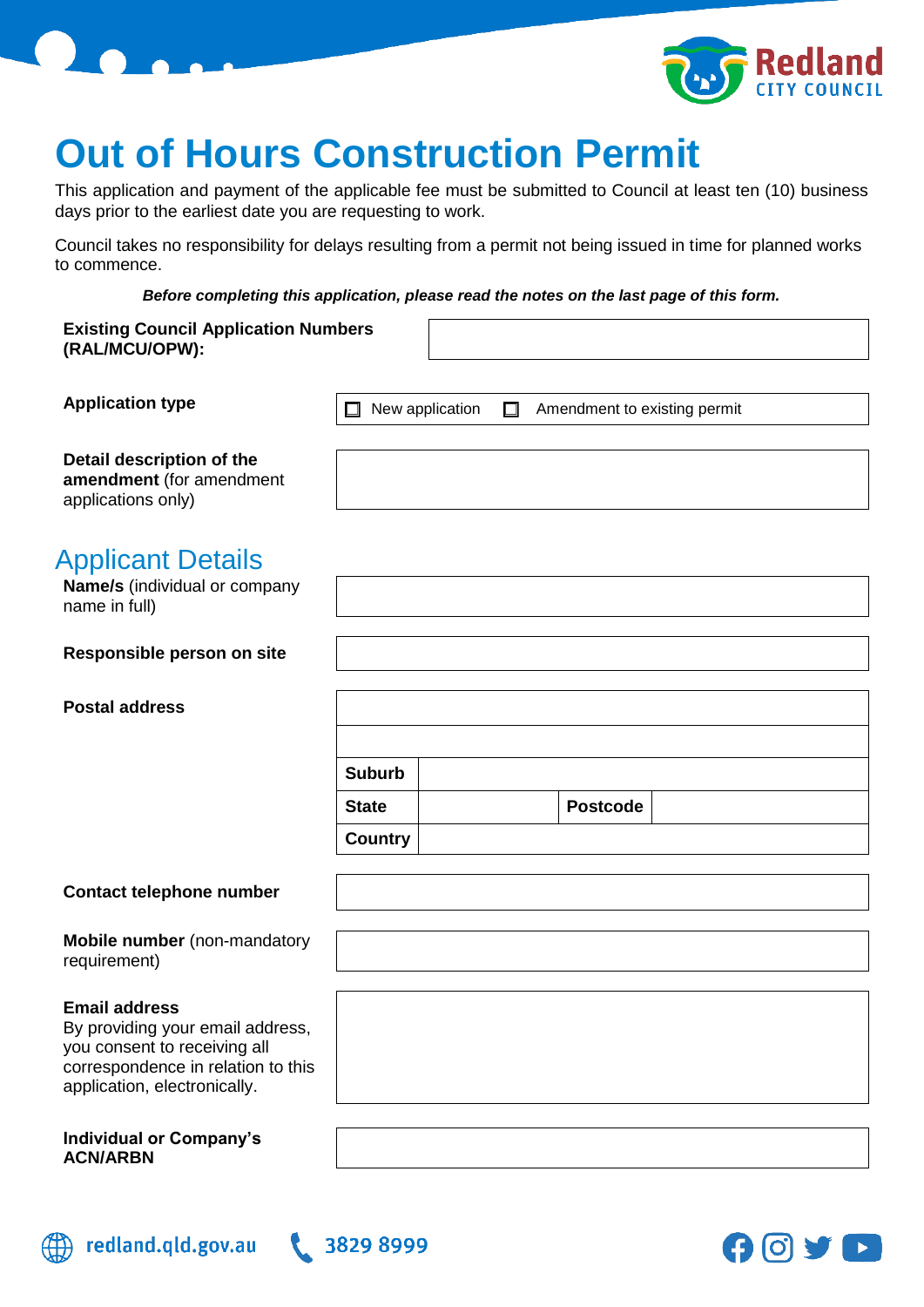



### Property details

| Lot number                      | <b>Registered plan number</b> |
|---------------------------------|-------------------------------|
| <b>Property Address</b>         |                               |
| <b>Project name</b>             |                               |
| <b>Building approval number</b> |                               |
| <b>MCU approval number</b>      |                               |

#### Fees

Application fee for Out of Hours Construction permit can be found on the Council's website [www.redland.qld.gov.au.](file:///C:/Users/jessicac/AppData/Local/Microsoft/Windows/INetCache/Content.Outlook/BODNA56T/www.redland.qld.gov.au) These fees are in accordance with Council's Register of Fees and Charges.

## Work details

| Date requesting to start work                                                                                              | <b>Finish Date</b>    |                              |                        |  |
|----------------------------------------------------------------------------------------------------------------------------|-----------------------|------------------------------|------------------------|--|
| <b>Requested start time</b>                                                                                                |                       | <b>Requested finish time</b> |                        |  |
| Description of work (include details on how you intend to minimise impact on neighbours e.g.<br>noise, light, traffic etc) |                       |                              |                        |  |
|                                                                                                                            |                       |                              |                        |  |
|                                                                                                                            |                       |                              |                        |  |
| Reasons why this work cannot be carried out during normal hours                                                            |                       |                              |                        |  |
|                                                                                                                            |                       |                              |                        |  |
|                                                                                                                            |                       |                              |                        |  |
| What equipment will be used (e.g. crane, compressor, lights, cutting/drilling, power tools)                                |                       |                              |                        |  |
|                                                                                                                            |                       |                              |                        |  |
|                                                                                                                            |                       |                              |                        |  |
| Do you have a noise assessment from a qualified acoustic engineer? (If yes, you must provide a<br>copy of the assessment)  |                       |                              |                        |  |
| <b>No</b><br>Yes<br>$\Box$<br>П.                                                                                           |                       |                              |                        |  |
| What is the dBa of the equipment at the source?                                                                            |                       |                              |                        |  |
|                                                                                                                            |                       |                              |                        |  |
|                                                                                                                            |                       |                              |                        |  |
| What is the dBa of the equipment at the nearest recipient premises?                                                        |                       |                              |                        |  |
|                                                                                                                            |                       |                              |                        |  |
|                                                                                                                            |                       |                              |                        |  |
| Do you have a road closure permit (if the work is been carried out on the road)?                                           |                       |                              |                        |  |
| <b>Permit Number:</b><br><b>No</b><br><b>Yes</b><br>$\Box$<br>n                                                            |                       |                              |                        |  |
| Other Authorities contact details (e.g. Telstra, Energex, Water etc.)                                                      |                       |                              |                        |  |
| <b>Authority Name</b>                                                                                                      | <b>Contact Person</b> |                              | <b>Contact details</b> |  |
|                                                                                                                            |                       |                              |                        |  |
|                                                                                                                            |                       |                              |                        |  |
|                                                                                                                            |                       |                              |                        |  |